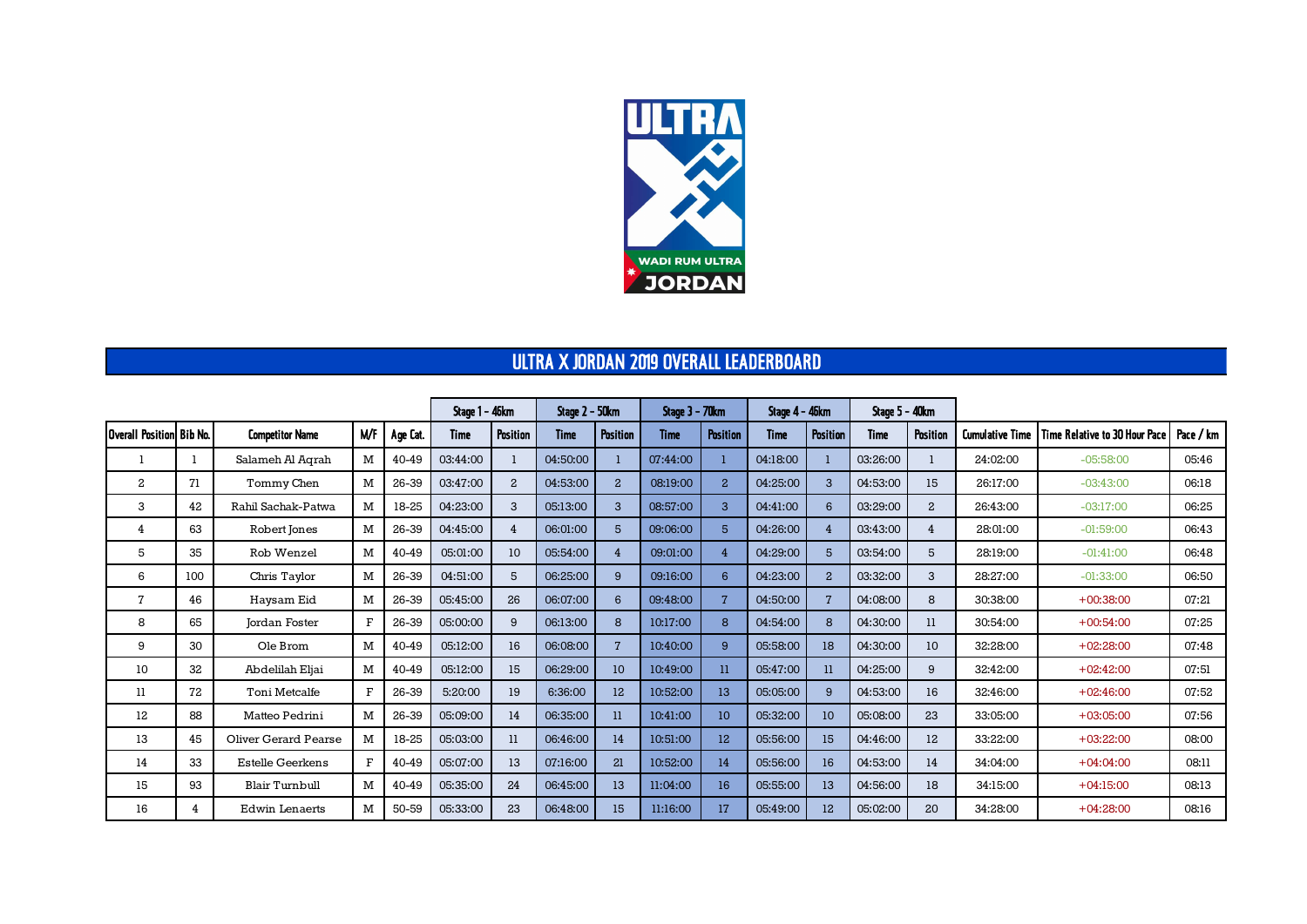| 17 | 43           | James Stourton       | M            | 26-39 | 05:00:00 | 8  | 07:30:00 | 22 | 12:00:00 | 20 | 06:16:00 | 20 | 04:04:00 | $\overline{7}$ | 34:50:00 | $+04:50:00$ | 08:22 |
|----|--------------|----------------------|--------------|-------|----------|----|----------|----|----------|----|----------|----|----------|----------------|----------|-------------|-------|
| 18 | 41           | Giulia Ranzuglia     | $\mathbf{F}$ | 40-49 | 05:58:00 | 29 | 07:02:00 | 18 | 10:54:00 | 15 | 06:07:00 | 19 | 05:04:00 | 22             | 35:05:00 | $+05:05:00$ | 08:25 |
| 19 | 66           | Hannah Tyldesley     | $\mathbf{F}$ | 26-39 | 05:30:00 | 21 | 07:30:00 | 23 | 12:00:00 | 21 | 06:16:00 | 21 | 05:03:00 | 21             | 36:19:00 | $+06:19:00$ | 08:43 |
| 20 | 29           | Michael Halling      | M            | 40-49 | 06:03:00 | 34 | 07:55:00 | 29 | 11:28:00 | 19 | 05:56:00 | 17 | 04:58:00 | 19             | 36:20:00 | $+06:20:00$ | 08:43 |
| 21 | 28           | David Wilson         | M            | 50-59 | 05:06:00 | 12 | 06:54:00 | 16 | 12:29:00 | 23 | 06:55:00 | 26 | 06:04:00 | 33             | 37:28:00 | $+07:28:00$ | 09:00 |
| 22 | 37           | George Arnold        | M            | 26-39 | 05:42:00 | 25 | 07:47:00 | 25 | 12:49:00 | 26 | 06:41:00 | 23 | 04:55:00 | 17             | 37:54:00 | $+07:54:00$ | 09:06 |
| 23 | 3            | Juerg Fehr           | M            | $60+$ | 06:26:00 | 44 | 07:55:00 | 28 | 11:16:00 | 18 | 07:01:00 | 27 | 05:37:00 | 26             | 38:15:00 | $+08:15:00$ | 09:11 |
| 24 | 24           | Joao Rebelo          | M            | 26-39 | 06:41:00 | 48 | 08:51:00 | 44 | 12:22:00 | 22 | 05:55:00 | 14 | 04:49:00 | 13             | 38:38:00 | $+08:38:00$ | 09:16 |
| 25 | 27           | Joachim Bergs        | M            | 26-39 | 06:00:00 | 30 | 07:09:00 | 20 | 12:37:00 | 24 | 06:32:00 | 22 | 06:55:00 | 44             | 39:13:00 | $+09:13:00$ | 09:25 |
| 26 | 98           | Chris Haines         | M            | 40-49 | 06:22:00 | 43 | 07:51:00 | 26 | 12:44:00 | 25 | 06:41:00 | 24 | 05:40:00 | 27             | 39:18:00 | $+09:18:00$ | 09:26 |
| 27 | $\mathbf{2}$ | Barbara Trechslin    | $\mathbf F$  | 50-59 | 06:05:00 | 35 | 07:55:00 | 27 | 13:00:00 | 27 | 07:01:00 | 28 | 05:37:00 | 25             | 39:38:00 | $+09:38:00$ | 09:31 |
| 28 | 99           | Remco Van Der Brugge | M            | 40-49 | 05:50:00 | 28 | 07:58:00 | 59 | 13:06:00 | 28 | 08:10:00 | 44 | 05:09:00 | 24             | 40:13:00 | $+10:13:00$ | 09:39 |
| 29 | 97           | <b>Guy Carpenter</b> | M            | 26-39 | 05:33:00 | 22 | 08:04:00 | 34 | 13:49:00 | 38 | 07:08:00 | 29 | 05:42:00 | 30             | 40:16:00 | $+10:16:00$ | 09:40 |
| 30 | 82           | Nabil Nassar         | M            | 26-39 | 06:20:00 | 41 | 08:16:00 | 37 | 14:34:00 | 42 | 07:28:00 | 33 | 04:02:00 | 6              | 40:40:00 | $+10:40:00$ | 09:46 |
| 31 | 84           | Jorge Andrade        | M            | 50-59 | 05:28:00 | 20 | 07:06:00 | 19 | 13:35:00 | 32 | 07:57:00 | 41 | 06:40:00 | 42             | 40:46:00 | $+10:46:00$ | 09:47 |
| 32 | 44           | Daniel Cope          | M            | 26-39 | 06:08:00 | 36 | 08:04:00 | 33 | 13:48:00 | 36 | 07:08:00 | 30 | 05:42:00 | 28             | 40:50:00 | $+10:50:00$ | 09:48 |
| 33 | 59           | Andrzej Kowalik      | M            | 40-49 | 05:47:00 | 27 | 08:01:00 | 32 | 13:08:00 | 29 | 07:34:00 | 36 | 06:31:00 | 39             | 41:01:00 | $+11:01:00$ | 09:51 |
| 34 | 31           | Alise Miksta         | $\mathbf{F}$ | 26-39 | 05:18:00 | 17 | 07:32:00 | 24 | 13:37:00 | 34 | 07:20:00 | 32 | 07:17:00 | 47             | 41:04:00 | $+11:04:00$ | 09:51 |
| 35 | 83           | Anna Sparrow         | $\mathbf F$  | 26-39 | 06:03:00 | 32 | 08:21:00 | 38 | 13:21:00 | 30 | 07:31:00 | 34 | 06:23:00 | 37             | 41:39:00 | $+11:39:00$ | 10:00 |
| 36 | 95           | <b>Ben Martin</b>    | M            | 26-39 | 06:08:00 | 37 | 09:31:00 | 52 | 13:48:00 | 37 | 07:08:00 | 31 | 05:42:00 | 29             | 42:17:00 | $+12:17:00$ | 10:09 |
| 37 | 57           | Kevin Webber         | M            | 50-59 | 06:44:00 | 50 | 08:41:00 | 42 | 13:24:00 | 31 | 07:40:00 | 37 | 06:04:00 | 34             | 42:33:00 | $+12:33:00$ | 10:13 |
| 38 | 81           | Alejandro Celli      | М            | 26-39 | 06:20:00 | 40 | 08:16:00 | 36 | 14:34:00 | 43 | 07:47:00 | 38 | 05:56:00 | 32             | 42:53:00 | $+12:53:00$ | 10:18 |
| 39 | 92           | <b>Jeff Andrews</b>  | м            | 40-49 | 06:38:00 | 47 | 08:15:00 | 35 | 13:36:00 | 33 | 07:59:00 | 42 | 06:42:00 | 43             | 43:10:00 | $+13:10:00$ | 10:22 |
| 40 | 36           | Megan Davies         | F            | 26-39 | 06:22:00 | 42 | 08:47:00 | 43 | 14:09:00 | 39 | 07:47:00 | 39 | 06:07:00 | 35             | 43:12:00 | $+13:12:00$ | 10:22 |
| 41 | 69           | Zohra Merabet        | $\mathbf{F}$ | $60+$ | 06:43:00 | 49 | 08:36:00 | 41 | 14:10:00 | 40 | 07:32:00 | 35 | 06:39:00 | 41             | 43:40:00 | $+13:40:00$ | 10:29 |
| 42 | 26           | Hannah Johnston      | $\mathbf F$  | 26-39 | 06:03:00 | 31 | 08:36:00 | 40 | 13:38:00 | 35 | 08:23:00 | 45 | 07:05:00 | 46             | 43:45:00 | $+13:45:00$ | 10:30 |
| 43 | 68           | Jennah Louise        | $\mathbf F$  | 26-39 | 06:38:00 | 46 | 09:07:00 | 47 | 15:30:00 | 46 | 06:46:00 | 25 | 06:07:00 | 36             | 44:08:00 | $+14:08:00$ | 10:36 |
| 44 | 5            | Jacob Gardner        | M            | 26-39 | 04:58:00 | 6  | 07:56:00 | 30 | 16:50:00 | 54 | 07:55:00 | 40 | 07:01:00 | 45             | 44:40:00 | $+14:40:00$ | 10:43 |
| 45 | 25           | Max Tomlinson        | M            | 50-59 | 07:06:00 | 56 | 08:32:00 | 39 | 14:28:00 | 41 | 07:59:00 | 43 | 06:39:00 | 40             | 44:44:00 | $+14:44:00$ | 10:44 |
| 46 | 67           | <b>Esmee Gummer</b>  | F            | 26-39 | 06:03:00 | 33 | 08:57:00 | 45 | 14:50:00 | 44 | 09:20:00 | 52 | 05:46:00 | 31             | 44:56:00 | $+14:56:00$ | 10:47 |
| 47 | 34           | Sarie Coetzee        | $\mathbf{F}$ | 50-59 | 05:19:00 | 18 | 07:57:00 | 31 | 15:39:00 | 49 | 09:26:00 | 54 | 08:24:00 | 54             | 46:45:00 | $+16:45:00$ | 11:13 |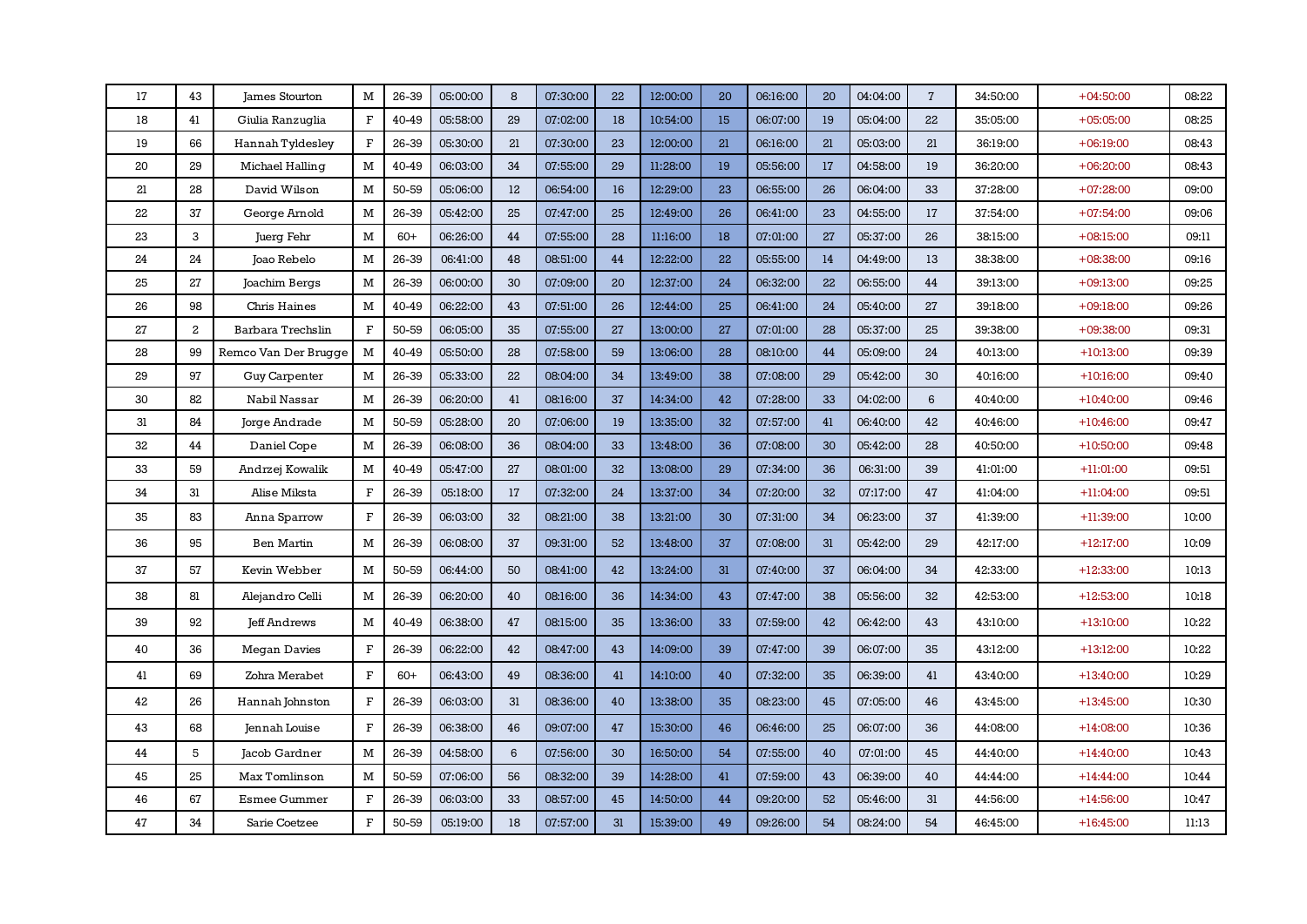| 48         | 62           | <b>Ben Daltrey</b>     | M            | 26-39 | 06:38:00   | 45             | 09:01:00   | 46  | 16:18:00   | 51  | 08:52:00   | 47  | 06:24:00   | 38  | 47:13:00 | $+17:13:00$ | 11:20     |
|------------|--------------|------------------------|--------------|-------|------------|----------------|------------|-----|------------|-----|------------|-----|------------|-----|----------|-------------|-----------|
| 49         | 64           | Raid Gamaleldin        | M            | 40-49 | 06:44:00   | 51             | 09:10:00   | 49  | 15:47:00   | 50  | 08:41:00   | 46  | 07:40:00   | 49  | 48:02:00 | $+18:02:00$ | 11:32     |
| 50         | 6            | Alison Smith           | $\mathbf{F}$ | 26-39 | 07:04:00   | 54             | 09:08:00   | 48  | 15:30:00   | 47  | 09:09:00   | 50  | 07:17:00   | 48  | 48:08:00 | $+18:08:00$ | 11:33     |
| 51         | 8            | Kayte Smith            | $\mathbf{F}$ | 26-39 | 07:30:00   | 64             | 09:37:00   | 55  | 15:30:00   | 48  | 09:09:00   | 51  | 07:59:00   | 50  | 49:45:00 | $+19:45:00$ | 11:56     |
| 52         | 56           | John Ross              | M            | 26-39 | 07:00:00   | 52             | 09:51:00   | 56  | 16:18:00   | 52  | 08:57:00   | 48  | 08:01:00   | 51  | 50:07:00 | $+20:07:00$ | 12:02     |
| 53         | 91           | Ruth Herlihy           | $\mathbf{F}$ | 26-39 | 07:00:00   | 53             | 09:51:00   | 57  | 16:21:00   | 53  | 08:57:00   | 49  | 08:01:00   | 52  | 50:10:00 | $+20:10:00$ | 12:02     |
| 54         | 60           | Maris Kuklis           | M            | 26-39 | 07:12:00   | 59             | 11:02:00   | 62  | 14:50:00   | 45  | 09:20:00   | 53  | 08:03:00   | 53  | 50:27:00 | $+20:27:00$ | 12:06     |
| 55         | 20           | Tess Montagna          | $\mathbf{F}$ | 26-39 | 07:13:00   | 60             | 10:08:00   | 60  | 16:58:00   | 55  | 09:26:00   | 55  | 08:24:00   | 55  | 52:09:00 | $+22:09:00$ | 12:31     |
| <b>DNF</b> | 21           | <b>Ouentin Grieu</b>   | M            | 26-39 | 04:59:00   | $\overline{7}$ | 07:02:00   | 17  | <b>DNF</b> | N/A | <b>DNS</b> | N/A | <b>DNS</b> | N/A | 12:01:00 | N/A         | N/A       |
| <b>DNF</b> | 73           | Fredrik Olmqvist       | M            | 50-59 | 06:10:00   | 39             | 09:28:00   | 50  | <b>DNF</b> | N/A | <b>DNS</b> | N/A | <b>DNS</b> | N/A | 15:38:00 | N/A         | N/A       |
| <b>DNF</b> | 96           | Allan Reid             | M            | 26-39 | 06:08:00   | 38             | 09:31:00   | 53  | <b>DNS</b> | N/A | <b>DNS</b> | N/A | <b>DNS</b> | N/A | 15:39:00 | N/A         | $\rm N/A$ |
| <b>DNF</b> | 58           | Mousa Alaia            | M            | 40-49 | 07:10:00   | 57             | 09:55:00   | 58  | <b>DNS</b> | N/A | <b>DNS</b> | N/A | <b>DNS</b> | N/A | 17:05:00 | N/A         | N/A       |
| <b>DNF</b> | $\mathbf{7}$ | Shaun Hopper           | M            | 40-49 | 07:30:00   | 63             | 09:37:00   | 54  | <b>DNF</b> | N/A | <b>DNS</b> | N/A | <b>DNS</b> | N/A | 17:07:00 | N/A         | $\rm N/A$ |
| <b>DNF</b> | 94           | Tariq Khan             | M            | 26-39 | 07:20:00   | 62             | 10:08:00   | 61  | <b>DNF</b> | N/A | <b>DNS</b> | N/A | <b>DNS</b> | N/A | 17:28:00 | N/A         | N/A       |
| <b>DNF</b> | 87           | Raif Salhani           | M            | 26-39 | 08:14:00   | 67             | 09:28:00   | 51  | <b>DNF</b> | N/A | <b>DNS</b> | N/A | <b>DNS</b> | N/A | 17:42:00 | N/A         | $\rm N/A$ |
| <b>DNF</b> | 9            | Greg Smith             | M            | $60+$ | 07:06:00   | 55             | <b>DNF</b> | N/A | <b>DNS</b> | N/A | <b>DNS</b> | N/A | <b>DNS</b> | N/A | 7:06:00  | N/A         | N/A       |
| <b>DNF</b> | 70           | Laetitia Blanc         | $\mathbf{F}$ | 40-49 | <b>DNF</b> | 58             | <b>DNS</b> | N/A | <b>DNS</b> | N/A | <b>DNS</b> | N/A | <b>DNS</b> | N/A | N/A      | N/A         | N/A       |
| <b>DNF</b> | 19           | Youssef Habsa          | M            | 26-39 | <b>DNF</b> | 68             | <b>DNS</b> | N/A | <b>DNS</b> | N/A | <b>DNS</b> | N/A | <b>DNS</b> | N/A | N/A      | N/A         | N/A       |
| <b>DNF</b> | 22           | Mike Watson            | M            | 26-39 | <b>DNF</b> | 69             | <b>DNS</b> | N/A | <b>DNS</b> | N/A | <b>DNS</b> | N/A | <b>DNS</b> | N/A | N/A      | N/A         | N/A       |
| <b>DNF</b> | 23           | <b>Elinor Evans</b>    | F            | 40-49 | <b>DNF</b> | 61             | <b>DNS</b> | N/A | <b>DNS</b> | N/A | <b>DNS</b> | N/A | <b>DNS</b> | N/A | N/A      | N/A         | $\rm N/A$ |
| <b>DNF</b> | 61           | Yuko Wan               | $\mathbf{F}$ | 50-59 | <b>DNF</b> | 65             | <b>DNS</b> | N/A | <b>DNS</b> | N/A | <b>DNS</b> | N/A | <b>DNS</b> | N/A | N/A      | N/A         | N/A       |
| <b>DNF</b> | 39           | <b>Jeannete Rogers</b> | $\mathbf F$  | 50-59 | <b>DNF</b> | 70             | <b>DNS</b> | N/A | <b>DNS</b> | N/A | <b>DNS</b> | N/A | <b>DNS</b> | N/A | N/A      | N/A         | $\rm N/A$ |
| <b>DNF</b> | 40           | Kerriane Rogers        | $\mathbf{F}$ | 26-39 | <b>DNF</b> | 71             | <b>DNS</b> | N/A | <b>DNS</b> | N/A | <b>DNS</b> | N/A | <b>DNS</b> | N/A | N/A      | N/A         | N/A       |
| <b>DNF</b> | 85           | Massad Bou Chebel      | M            | 26-39 | <b>DNF</b> | 66             | <b>DNS</b> | N/A | <b>DNS</b> | N/A | <b>DNS</b> | N/A | <b>DNS</b> | N/A | N/A      | N/A         | N/A       |
| <b>DNF</b> | 86           | Nadim Bou Chebel       | M            | 26-39 | <b>DNF</b> | 72             | <b>DNS</b> | N/A | <b>DNS</b> | N/A | <b>DNS</b> | N/A | <b>DNS</b> | N/A | N/A      | N/A         | $\rm N/A$ |
| <b>DNS</b> | 55           | Jacque Le Roux         | M            | 26-39 | <b>DNS</b> | 73             | <b>DNS</b> | N/A | <b>DNS</b> | N/A | <b>DNS</b> | N/A | <b>DNS</b> | N/A | N/A      | N/A         | N/A       |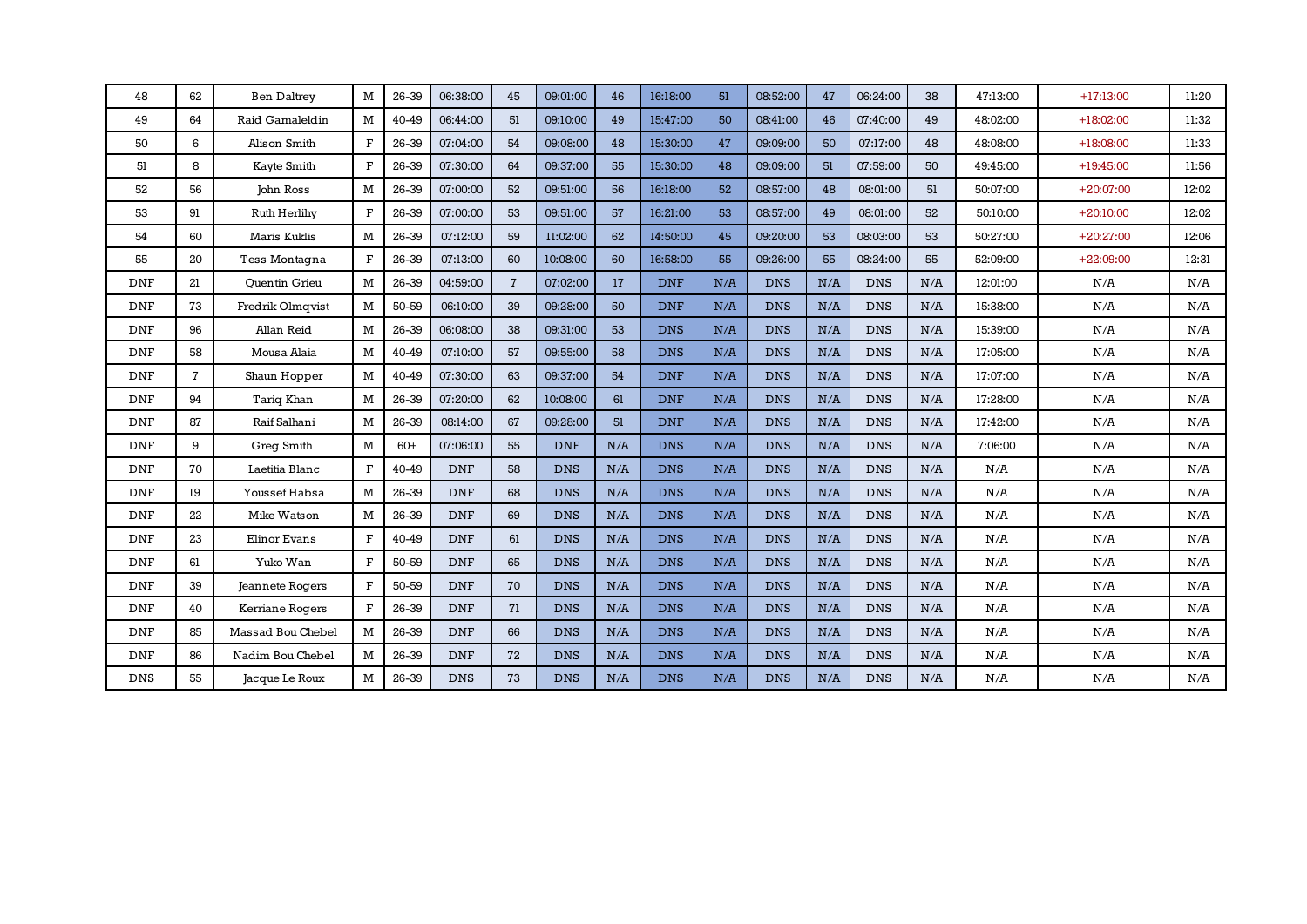## ULTRA X JORDAN 2019 FEMALE AND MALE LEADERBOARDS

|                         |         | <b>Female Leaderboard</b> |              | Stage 1 - 46km<br>Stage 2 - 50km |            |          |            | Stage 3 - 70km |             | Stage 4 - 46km  |             | <b>Stage 5 - 40km</b> |             |          |                        |                               |                            |
|-------------------------|---------|---------------------------|--------------|----------------------------------|------------|----------|------------|----------------|-------------|-----------------|-------------|-----------------------|-------------|----------|------------------------|-------------------------------|----------------------------|
| Position                | Bib No. | <b>Competitor Name</b>    | M/F          | Age Cat.                         | Time       | Position | Time       | Position       | <b>Time</b> | <b>Position</b> | <b>Time</b> | Position              | <b>Time</b> | Position | <b>Cumulative Time</b> | Time Relative to 30 Hour Pace | <b>Overall</b><br>Position |
| 1                       | 65      | Jordan Foster             | $\mathbf F$  | 26-39                            | 05:00:00   | 9        | 06:13:00   | 8              | 10:17:00    | 8               | 04:54:00    | 8                     | 04:30:00    | 11       | 30:54:00               | $+00:54:00$                   | 8                          |
| $\mathbf{2}$            | 72      | Toni Metcalfe             | $\mathbf F$  | 26-39                            | 5:20:00    | 19       | 6:36:00    | 12             | 10:52:00    | 13              | 05:05:00    | 9                     | 04:53:00    | 16       | 32:46:00               | $+02:46:00$                   | 11                         |
| 3                       | 33      | <b>Estelle Geerkens</b>   | $\mathbf{F}$ | 40-49                            | 05:07:00   | 13       | 07:16:00   | 21             | 10:52:00    | 14              | 05:56:00    | 16                    | 04:53:00    | 14       | 34:04:00               | $+04:04:00$                   | 14                         |
| $\overline{\mathbf{4}}$ | 41      | Giulia Ranzuglia          | $\mathbf{F}$ | 40-49                            | 05:58:00   | 29       | 07:02:00   | 18             | 10:54:00    | 15              | 06:07:00    | 19                    | 05:04:00    | 22       | 35:05:00               | $+05:05:00$                   | 18                         |
| 5                       | 66      | Hannah Tyldesley          | $\mathbf{F}$ | 26-39                            | 05:30:00   | 21       | 07:30:00   | 23             | 12:00:00    | 21              | 06:16:00    | 21                    | 05:03:00    | 21       | 36:19:00               | $+06:19:00$                   | 19                         |
| 6                       | 2       | Barbara Trechslin         | $\mathbf{F}$ | 50-59                            | 06:05:00   | 35       | 07:55:00   | 27             | 13:00:00    | 27              | 07:01:00    | 28                    | 05:37:00    | 25       | 39:38:00               | $+09:38:00$                   | 27                         |
| $\overline{7}$          | 31      | Alise Miksta              | $\mathbf{F}$ | 26-39                            | 05:18:00   | 17       | 07:32:00   | 24             | 13:37:00    | 34              | 07:20:00    | 32                    | 07:17:00    | 47       | 41:04:00               | $+11:04:00$                   | 34                         |
| 8                       | 83      | Anna Sparrow              | $\mathbf{F}$ | 26-39                            | 06:03:00   | 32       | 08:21:00   | 38             | 13:21:00    | 30              | 07:31:00    | 34                    | 06:23:00    | 37       | 41:39:00               | $+11:39:00$                   | 35                         |
| 9                       | 36      | Megan Davies              | $\mathbf{F}$ | 26-39                            | 06:22:00   | 42       | 08:47:00   | 43             | 14:09:00    | 39              | 07:47:00    | 39                    | 06:07:00    | 35       | 43:12:00               | $+13:12:00$                   | 42                         |
| 10                      | 69      | Zohra Merabet             | $\mathbf{F}$ | $60+$                            | 06:43:00   | 49       | 08:36:00   | 41             | 14:10:00    | 40              | 07:32:00    | 35                    | 06:39:00    | 41       | 43:40:00               | $+13:40:00$                   | 41                         |
| 11                      | 26      | Hannah Johnston           | $\mathbf{F}$ | 26-39                            | 06:03:00   | 31       | 08:36:00   | 40             | 13:38:00    | 35              | 08:23:00    | 45                    | 07:05:00    | 46       | 43:45:00               | $+13:45:00$                   | 39                         |
| 12                      | 68      | Jennah Louise             | $\mathbf{F}$ | 26-39                            | 06:38:00   | 46       | 09:07:00   | 47             | 15:30:00    | 46              | 06:46:00    | 25                    | 06:07:00    | 36       | 44:08:00               | $+14:08:00$                   | 44                         |
| 13                      | 67      | <b>Esmee Gummer</b>       | $\mathbf{F}$ | 26-39                            | 06:03:00   | 33       | 08:57:00   | 45             | 14:50:00    | 44              | 09:20:00    | 52                    | 05:46:00    | 31       | 44:56:00               | $+14:56:00$                   | 47                         |
| 14                      | 34      | Sarie Coetzee             | $\mathbf{F}$ | 50-59                            | 05:19:00   | 18       | 07:57:00   | 31             | 15:39:00    | 49              | 09:26:00    | 54                    | 08:24:00    | 54       | 46:45:00               | $+16:45:00$                   | 46                         |
| 15                      | 6       | Alison Smith              | $\mathbf{F}$ | 26-39                            | 07:04:00   | 54       | 09:08:00   | 48             | 15:30:00    | 47              | 09:09:00    | 50                    | 07:17:00    | 48       | 48:08:00               | $+18:08:00$                   | 50                         |
| 16                      | 8       | Kayte Smith               | $\mathbf{F}$ | 26-39                            | 07:30:00   | 64       | 09:37:00   | 55             | 15:30:00    | 48              | 09:09:00    | 51                    | 07:59:00    | 50       | 49:45:00               | $+19:45:00$                   | 51                         |
| 17                      | 91      | Ruth Herlihy              | $\mathbf{F}$ | 26-39                            | 07:00:00   | 53       | 09:51:00   | 57             | 16:21:00    | 53              | 08:57:00    | 49                    | 08:01:00    | 52       | 50:10:00               | $+20:10:00$                   | 53                         |
| 18                      | 20      | Tess Montagna             | $\mathbf{F}$ | 26-39                            | 07:13:00   | 60       | 10:08:00   | 60             | 16:58:00    | 55              | 09:26:00    | 55                    | 08:24:00    | 55       | 52:09:00               | $+22:09:00$                   | 55                         |
| <b>DNF</b>              | 70      | Laetitia Blanc            | $\mathbf{F}$ | 40-49                            | <b>DNF</b> | 58       | <b>DNS</b> | N/A            | <b>DNS</b>  | N/A             | <b>DNS</b>  | N/A                   | <b>DNS</b>  | N/A      | N/A                    | N/A                           | <b>DNF</b>                 |
| <b>DNF</b>              | 23      | Elinor Evans              | $\mathbf{F}$ | 40-49                            | <b>DNF</b> | 61       | <b>DNS</b> | N/A            | <b>DNS</b>  | N/A             | <b>DNS</b>  | N/A                   | <b>DNS</b>  | N/A      | N/A                    | N/A                           | <b>DNF</b>                 |
| <b>DNF</b>              | 61      | Yuko Wan                  | $\mathbf{F}$ | 50-59                            | <b>DNF</b> | 65       | <b>DNS</b> | N/A            | <b>DNS</b>  | N/A             | <b>DNS</b>  | N/A                   | <b>DNS</b>  | N/A      | N/A                    | N/A                           | <b>DNF</b>                 |
| <b>DNF</b>              | 39      | Jeannete Rogers           | $\mathbf{F}$ | 50-59                            | <b>DNF</b> | 70       | <b>DNS</b> | N/A            | <b>DNS</b>  | N/A             | <b>DNS</b>  | N/A                   | <b>DNS</b>  | N/A      | N/A                    | N/A                           | <b>DNF</b>                 |
| <b>DNF</b>              | 40      | Kerriane Rogers           | $\mathbf{F}$ | 26-39                            | <b>DNF</b> | 71       | <b>DNS</b> | N/A            | <b>DNS</b>  | N/A             | <b>DNS</b>  | N/A                   | <b>DNS</b>  | N/A      | N/A                    | N/A                           | <b>DNF</b>                 |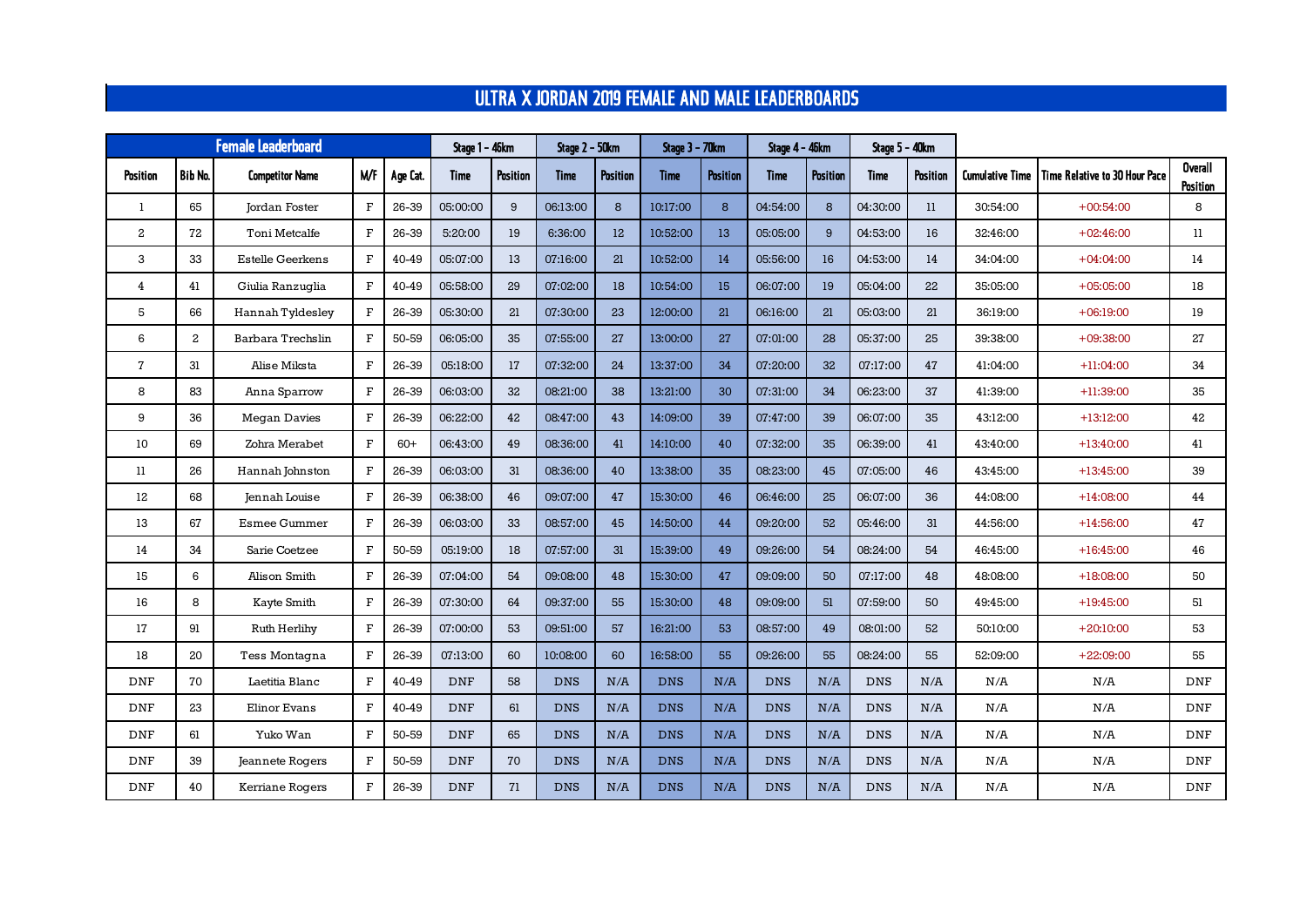|                         | <b>Male Leaderboard</b> | Stage 1 - 46km<br>Stage 2 - 50km |     |          | Stage 3 – 70km |                 | Stage 4 - 46km |                 | Stage 5 - 40km |                         |          |                 |          |                |                 |                               |                            |
|-------------------------|-------------------------|----------------------------------|-----|----------|----------------|-----------------|----------------|-----------------|----------------|-------------------------|----------|-----------------|----------|----------------|-----------------|-------------------------------|----------------------------|
| Position                | <b>Bib No.</b>          | <b>Competitor Name</b>           | M/F | Age Cat. | Time           | <b>Position</b> | Time           | <b>Position</b> | <b>Time</b>    | <b>Position</b>         | Time     | <b>Position</b> | Time     | Position       | Cumulative Time | Time Relative to 30 Hour Pace | <b>Overall</b><br>Position |
| $\mathbf{1}$            | $\mathbf{1}$            | Salameh Al Agrah                 | M   | 40-49    | 03:44:00       | $\mathbf{1}$    | 04:50:00       | $\mathbf{1}$    | 07:44:00       | $\mathbf{1}$            | 04:18:00 | $\mathbf{1}$    | 03:26:00 | $\mathbf{1}$   | 24:02:00        | $-05:58:00$                   | 1                          |
| $\overline{\mathbf{c}}$ | 71                      | Tommy Chen                       | M   | 26-39    | 03:47:00       | $\mathbf{2}$    | 04:53:00       | $\mathbf{2}$    | 08:19:00       | $\mathbf{2}$            | 04:25:00 | 3               | 04:53:00 | 15             | 26:17:00        | $-03:43:00$                   | $\mathbf{2}$               |
| 3                       | 42                      | Rahil Sachak-Patwa               | M   | 18-25    | 04:23:00       | 3               | 05:13:00       | 3               | 08:57:00       | 3                       | 04:41:00 | 6               | 03:29:00 | $\mathbf{2}$   | 26:43:00        | $-03:17:00$                   | 3                          |
| 4                       | 63                      | Robert Jones                     | M   | 26-39    | 04:45:00       | $\overline{4}$  | 06:01:00       | $5\phantom{1}$  | 09:06:00       | 5                       | 04:26:00 | $\overline{4}$  | 03:43:00 | $\overline{4}$ | 28:01:00        | $-01:59:00$                   | $\overline{4}$             |
| 5                       | 35                      | Rob Wenzel                       | M   | 40-49    | 05:01:00       | 10              | 05:54:00       | $\overline{4}$  | 09:01:00       | $\overline{4}$          | 04:29:00 | 5               | 03:54:00 | 5              | 28:19:00        | $-01:41:00$                   | 5                          |
| 6                       | 100                     | Chris Taylor                     | M   | 26-39    | 04:51:00       | 5               | 06:25:00       | 9               | 09:16:00       | $6^{\circ}$             | 04:23:00 | $\overline{a}$  | 03:32:00 | 3              | 28:27:00        | $-01:33:00$                   | 6                          |
| $\overline{7}$          | 46                      | Haysam Eid                       | M   | 26-39    | 05:45:00       | 26              | 06:07:00       | $\,6\,$         | 09:48:00       | $\overline{7}$          | 04:50:00 | $\sqrt{7}$      | 04:08:00 | 8              | 30:38:00        | $+00:38:00$                   | $\mathbf{7}$               |
| 8                       | 30                      | Ole Brom                         | M   | 40-49    | 05:12:00       | 16              | 06:08:00       | $\overline{7}$  | 10:40:00       | 9                       | 05:58:00 | 18              | 04:30:00 | 10             | 32:28:00        | $+02:28:00$                   | 9                          |
| 9                       | 32                      | Abdelilah Eljai                  | M   | 40-49    | 05:12:00       | 15              | 06:29:00       | 10              | 10:49:00       | $\overline{\mathbf{u}}$ | 05:47:00 | 11              | 04:25:00 | 9              | 32:42:00        | $+02:42:00$                   | 10                         |
| 10                      | 88                      | Matteo Pedrini                   | M   | 26-39    | 05:09:00       | 14              | 06:35:00       | $11\,$          | 10:41:00       | 10                      | 05:32:00 | 10              | 05:08:00 | 23             | 33:05:00        | $+03:05:00$                   | 12                         |
| 11                      | 45                      | <b>Oliver Gerard Pearse</b>      | M   | 18-25    | 05:03:00       | 11              | 06:46:00       | 14              | 10:51:00       | 12                      | 05:56:00 | 15              | 04:46:00 | 12             | 33:22:00        | $+03:22:00$                   | 13                         |
| 12                      | 93                      | Blair Turnbull                   | M   | 40-49    | 05:35:00       | 24              | 06:45:00       | 13              | 11:04:00       | 16                      | 05:55:00 | 13              | 04:56:00 | 18             | 34:15:00        | $+04:15:00$                   | 15                         |
| 13                      | $\overline{4}$          | <b>Edwin Lenaerts</b>            | M   | 50-59    | 05:33:00       | 23              | 06:48:00       | 15              | 11:16:00       | 17                      | 05:49:00 | 12              | 05:02:00 | 20             | 34:28:00        | $+04:28:00$                   | 16                         |
| 14                      | 43                      | James Stourton                   | M   | 26-39    | 05:00:00       | 8               | 07:30:00       | 22              | 12:00:00       | 20                      | 06:16:00 | 20              | 04:04:00 | $\overline{7}$ | 34:50:00        | $+04:50:00$                   | 17                         |
| 15                      | 29                      | Michael Halling                  | M   | 40-49    | 06:03:00       | 34              | 07:55:00       | 29              | 11:28:00       | 19                      | 05:56:00 | $17\,$          | 04:58:00 | 19             | 36:20:00        | $+06:20:00$                   | 20                         |
| 16                      | 28                      | David Wilson                     | M   | 50-59    | 05:06:00       | 12              | 06:54:00       | 16              | 12:29:00       | 23                      | 06:55:00 | 26              | 06:04:00 | 33             | 37:28:00        | $+07:28:00$                   | 21                         |
| 17                      | 37                      | George Arnold                    | M   | 26-39    | 05:42:00       | 25              | 07:47:00       | 25              | 12:49:00       | 26                      | 06:41:00 | 23              | 04:55:00 | 17             | 37:54:00        | $+07:54:00$                   | 22                         |
| 18                      | 3                       | Juerg Fehr                       | M   | $60+$    | 06:26:00       | 44              | 07:55:00       | 28              | 11:16:00       | 18                      | 07:01:00 | 27              | 05:37:00 | 26             | 38:15:00        | $+08:15:00$                   | 23                         |
| 19                      | 24                      | Joao Rebelo                      | M   | 26-39    | 06:41:00       | 48              | 08:51:00       | 44              | 12:22:00       | 22                      | 05:55:00 | 14              | 04:49:00 | 13             | 38:38:00        | $+08:38:00$                   | 24                         |
| 20                      | 27                      | Joachim Bergs                    | M   | 26-39    | 06:00:00       | 30              | 07:09:00       | 20              | 12:37:00       | 24                      | 06:32:00 | 22              | 06:55:00 | 44             | 39:13:00        | $+09:13:00$                   | 25                         |
| 21                      | 98                      | Chris Haines                     | M   | 40-49    | 06:22:00       | 43              | 07:51:00       | 26              | 12:44:00       | 25                      | 06:41:00 | 24              | 05:40:00 | 27             | 39:18:00        | $+09:18:00$                   | 26                         |
| 22                      | 99                      | Remco Van Der Brugge             | M   | 40-49    | 05:50:00       | 28              | 07:58:00       | 59              | 13:06:00       | 28                      | 08:10:00 | 44              | 05:09:00 | 24             | 40:13:00        | $+10:13:00$                   | 28                         |
| 23                      | 97                      | <b>Guy Carpenter</b>             | M   | 26-39    | 05:33:00       | 22              | 08:04:00       | 34              | 13:49:00       | 38                      | 07:08:00 | 29              | 05:42:00 | 30             | 40:16:00        | $+10:16:00$                   | 29                         |
| 24                      | 82                      | Nabil Nassar                     | M   | 26-39    | 06:20:00       | 41              | 08:16:00       | 37              | 14:34:00       | 42                      | 07:28:00 | 33              | 04:02:00 | 6              | 40:40:00        | $+10:40:00$                   | 30                         |
| 25                      | 84                      | Jorge Andrade                    | M   | 50-59    | 05:28:00       | 20              | 07:06:00       | 19              | 13:35:00       | 32                      | 07:57:00 | 41              | 06:40:00 | 42             | 40:46:00        | $+10:46:00$                   | 31                         |
| 26                      | 44                      | Daniel Cope                      | M   | 26-39    | 06:08:00       | 36              | 08:04:00       | 33              | 13:48:00       | 36                      | 07:08:00 | 30              | 05:42:00 | 28             | 40:50:00        | $+10:50:00$                   | 32                         |